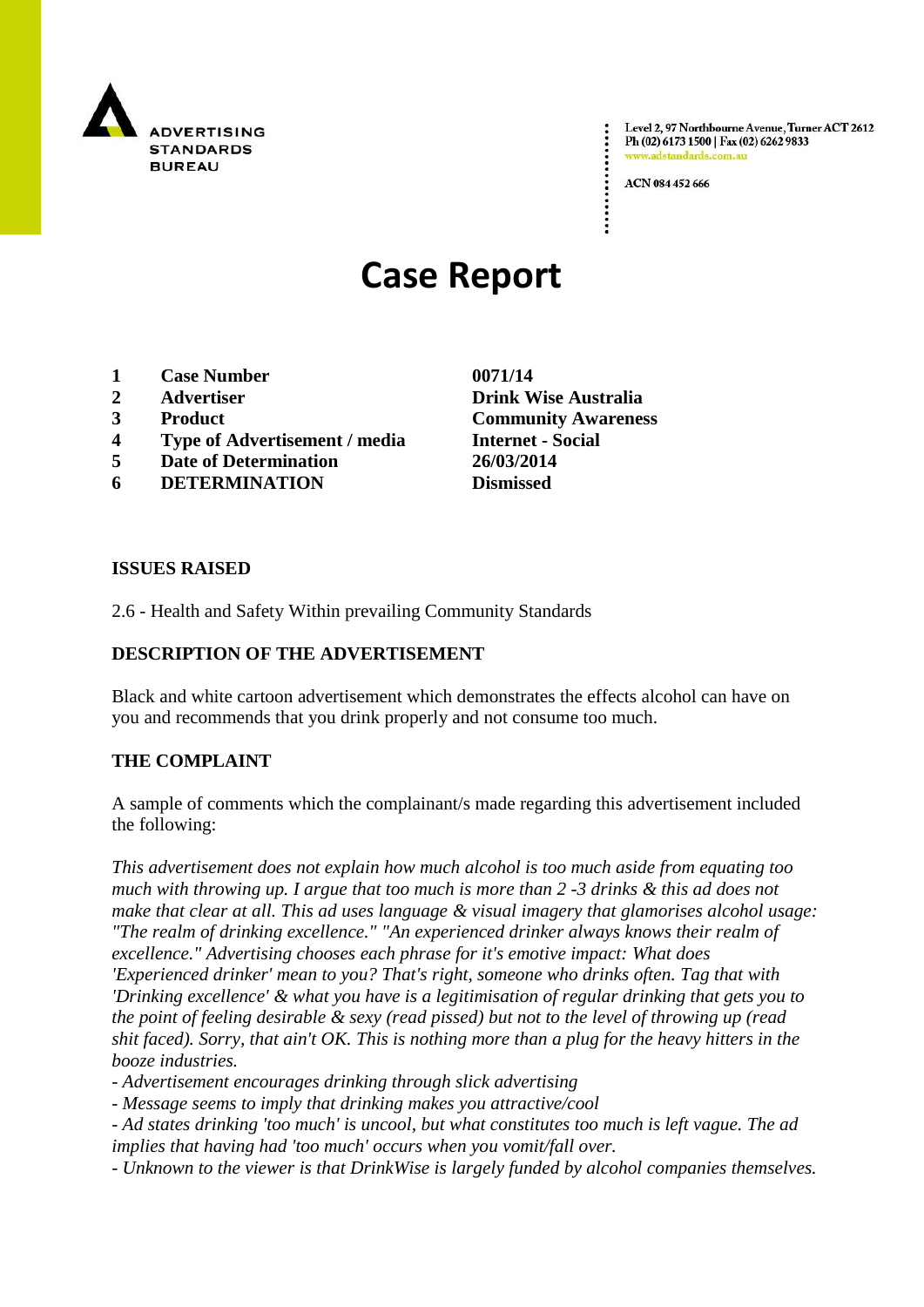## **THE ADVERTISER'S RESPONSE**

Comments which the advertiser made in response to the complainant/s regarding this advertisement include the following:

*We contend that the advertisement does not promote the excessive consumption of alcohol and does not breach any of the sections (including Section 2) of the AANA Advertiser Code of Ethics (referred to in this letter as the "Code of Ethics") which also covers the AANA Code for Advertising and Marketing Communications to Children and the AANA Code for Food and Beverages Marketing.* 

*The advertisement was developed as part of a broader campaign (the "Campaign") undertaken in light of research into the social trends and drinking habits of young adults aged 18-24 (the "Target Market") which showed that the Target Market continues to regularly consume alcohol despite advice not to drink excessively. As a result, Drinkwise recognized the need for a new approach in the delivery of its message to the Target Market, by using dry humour and social media tools to encourage the Target Market to consider the consequences of drinking excessively.* 

*Accordingly, we disagree that the advertisement potentially breaches section 2.6 of the Code of Ethics. The intention of the advertisement is not to encourage drinking, but rather, to promote Drinkwise"s message of moderation and the move towards a healthier and safer drinking culture. This message is also referred to on the official Campaign website which is readily accessible to the Target Market through links across its social media pages and also on Drinkwise"s website, which is linked to the Campaign website and provides a variety of information sources on the effects of alcohol and benefits of drinking in moderation.*

*We note that the complainants have claimed that the advertisement "glamorizes" and "encourages" alcohol usage and is a "legitimization of regular drinking" that will make the viewer attractive. We strongly disagree that this is the message that is conveyed in the advertisement.* 

*While the advertisement is delivered with a humorous tone and using a design and language designed to engage the Target Market, it clearly carries a serious message about keeping in control and drinking safely and responsibly. It encourages the Target Market to stop and "consider how their poor drinking choices can impact how they see themselves in the context of their peer group." (Drinkwise CEO, John Scott). The importance and persuasiveness of a young person"s peer group is recognised, including in the Campaign"s use of a content channel which most directly engages the target demographic. This is consistent with research showing that the Target Market is inclined to dismiss communication seen as directive in nature, and coming from authority figures such as parents and law enforcement agencies. The form and content of the advertisements are designed to highlight scenarios that will resonate with young people and instigate discussion amongst them and ideally lead them to seek further information. When viewed in the overall context of the Campaign, terms such as "drinking excellence" and "experienced drinker" are not encouraging the viewer to drink to excess. Instead, irony is used to encourage young people to recognize their own limits and avoid the unsavoury effects of overconsumption.* 

*While we take the complaints seriously, we note that since the launch of the Campaign, there*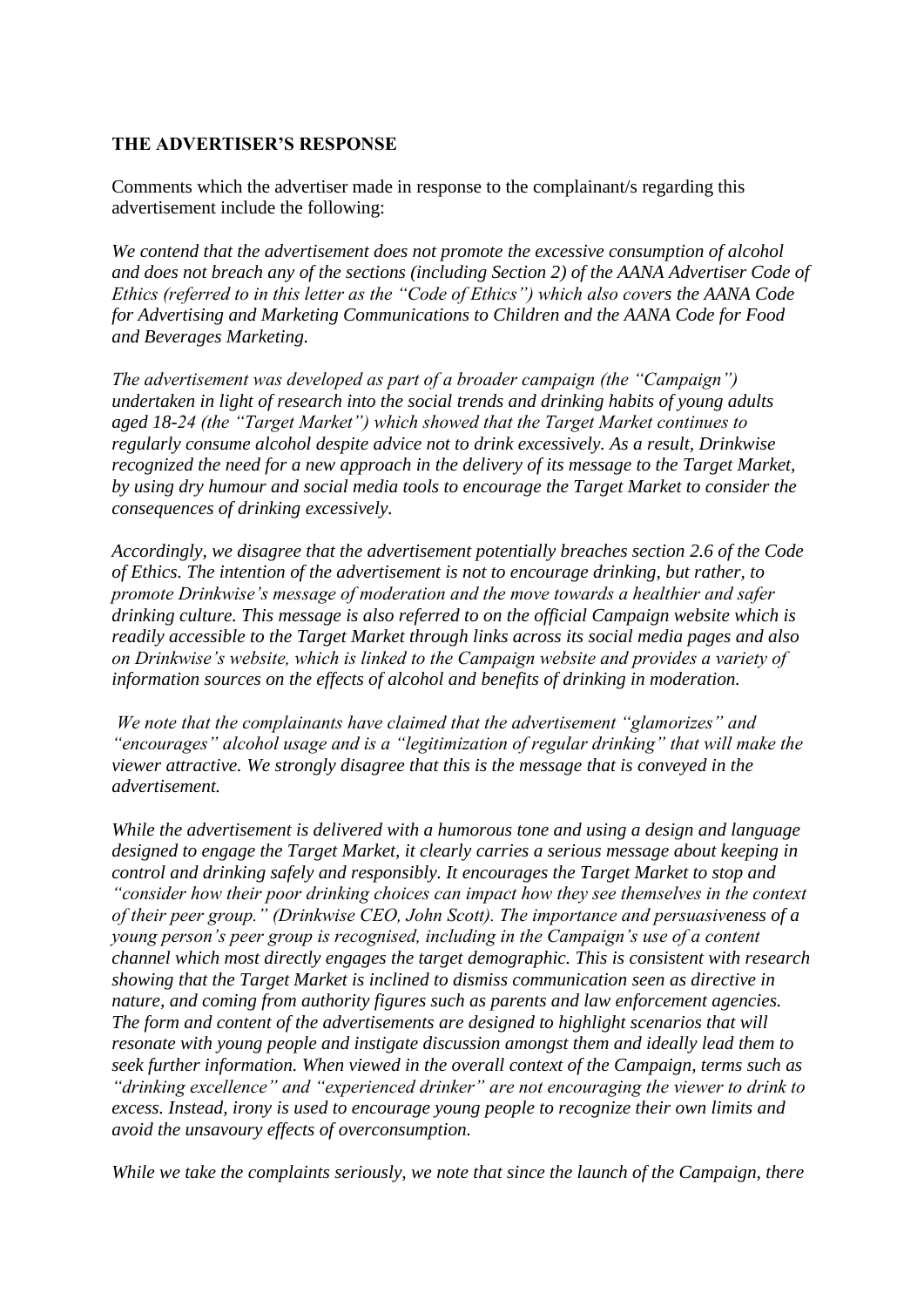*has also been a significant amount of positive feedback that has recognized the serious message that Drinkwise is intending to convey through the advertisement and which has sparked online conversations and raised further awareness about the issues relating to the drinking habits of young adults.*

*We also note from the complaints that there is concern that Drinkwise has not been transparent about the support provided alcohol industry. We would note however, such information is readily available on the Drinkwise website, including a list of the specific financial contributors that have provided their support in raising awareness in relation to moderation and responsibility when drinking.* 

*Drinkwise is committed to complying with the Code of Ethics and all relevant advertising*  laws and Codes at all times and on the basis of the above, we maintain that the advertisement *does not contravene the Code of Ethics. On this basis, we respectfully submit that the complaints are groundless and should be dismissed.* 

## *Research substantiation*

*As Drinkwise Australia is an evidence-based organisation the campaign messaging needed to be grounded in sound strategic insights based on what young people will respond to. And subsequently the idea and refined communication needed also to reflect the insights gained, targeting the emotional levers that had the best chance of effecting real change. This need ensured an exhaustive testing process from both a Quantitative and Qualitative perspective. The process began with an extensive quantitative segmentation process, completed by QMR (Quantum Market Reasearch). Then GalKal (market research) was engaged to complete a 3 stage qualitative, strategic, concept and final validation testing process to ensure message outtake was as intended.* 

*The following insight was gained into the "How to Drink Properly" campaign during that testing process.*

*CONCERN: Advertisement encourages drinking through slick advertising* 

*Through the research we learnt that young adults are becoming desensitised to public health "shock" campaigns that show the physical repercussions of unhealthy behaviour, driven by the youthful sense of immortality and corresponding belief that "it"ll never happen to me". Instead, this demographic is increasingly responding well to campaigns and public health messages they find engaging, clever, relatable and talk to social rather than physical anxieties and repercussions.* 

*For respondents in the target audience, "Drink Properly" felt akin to the "pinkie" ad for speeding - tapping into a newer and arguably more emotionally rich space that talks to social risk rather than physical danger and our target"s desire to cultivate a more mature and respected "brand me* 

*Audience belief that this campaign would incite heavy drinking or send the wrong message was low across the sample with the majority clearly comprehending a message around moderation and measured drinking behaviours* 

*· "It doesn"t promote drinking, it just doesn"t demonise it which is a good thing" – Male, 22*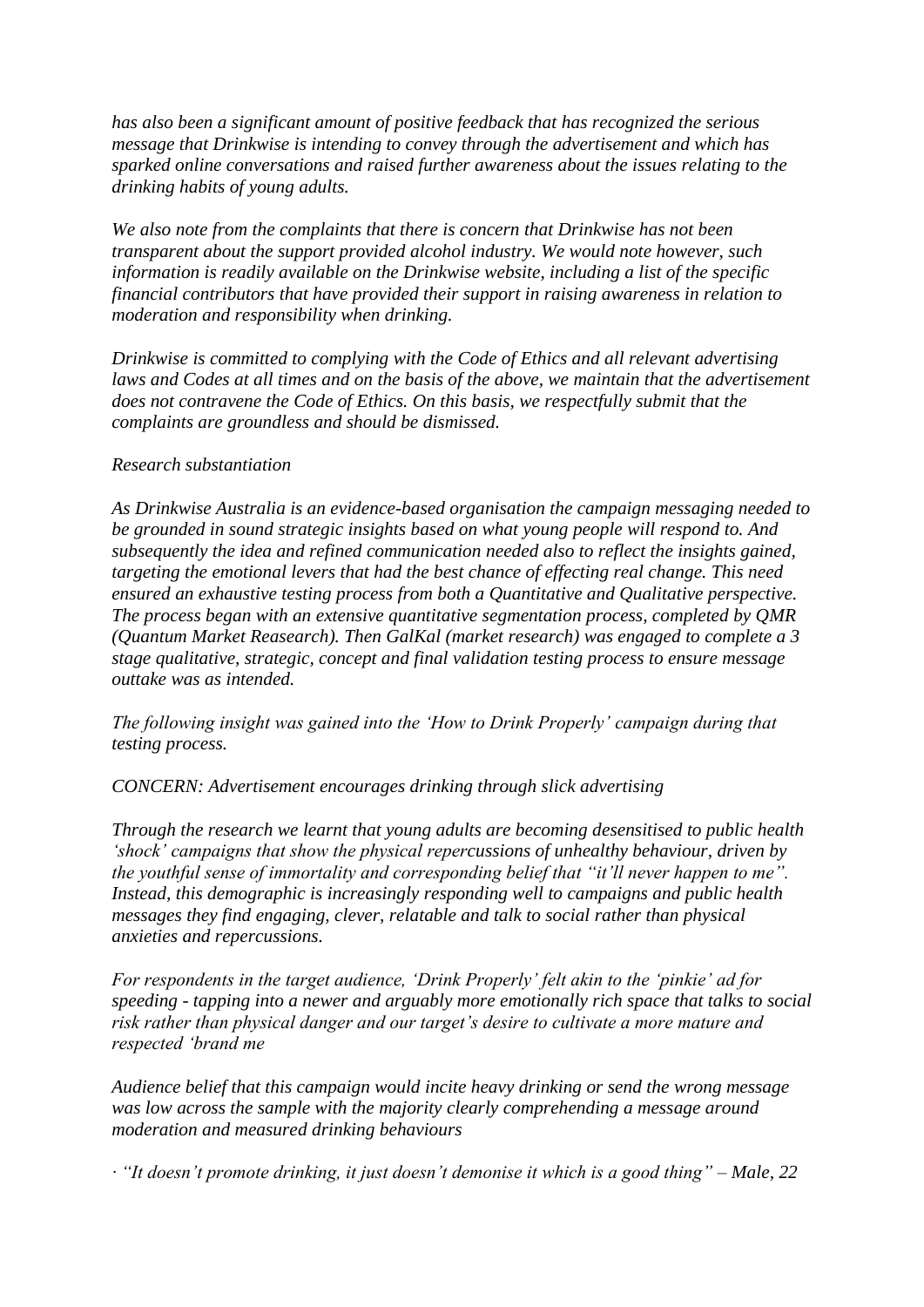*Sydney* 

*· "It"s a more realistic approach than saying "don"t to this, don"t do that"" – Female, 19 Sydney* 

*· "That"s gonna make people step back and think "oh ok, maybe I should watch out"." – Female,* 

*18 Sydney*

*CONCERN: The ad states drinking "too much" is uncool, but what constitutes too much is left vague. The ad implies that having had "too much" occurs when you vomit/fall over* 

*At the crux of this campaign the majority of respondents saw a message around control, and re-framing controlled behaviour and moderation into something that appears aspirational and desirable. For this audience it begins to shift the way they think about drinking and urges them to re-think their approach. It is no secret that many individuals within this target audience drink to get drunk, this campaign seeks to address this mentality, by highlighting bad behaviour, empowering peers to call out their mates and reinforcing the negative social repercussions of drinking to excess i.e. getting drunk.* 

*The key take out for the majority of the research sample was "drink smart not hard" or "do it, just do it properly, within your limits" which was met with positivity and seen as a realistic, refreshing and mature approach to drinking behaviours.* 

*· "The message is to drink controlled, don"t drink to get wasted or munted" – 19, Female, Sydney* 

*· "The way I saw it was that he [the character] was a safe drinker. He would have a couple but* 

*know his limits and know when to stop." - 19, Female Sydney* 

*· "It"s changing our ideas about going out and drinking" - 22 Female, Melbourne* 

*· "Moderation is how much more consciously aware you are. You don"t want to be that messy* 

*and that is reflected, and everyone can see that" - Female, 18, Melbourne*

*CONCERN: An experienced drinker is someone who drinks often* 

*Core to the success of this campaign (attitudinal and behavioural change) is highlighting the detrimental social and personal effect of being seen as the "amateur" and hero-ing the benefits of being seen as someone who can stay in control and embody mature behaviours (" an experienced drinker"). The term "experienced" did this job well across the sample in so far as it was seen aspirational, relevant, motivating and implied maturity and progression. Across the sample, the majority of respondents understood that within this context "experienced" alluded to someone who had drinking "smarts" and could "keep their cool" while drinking*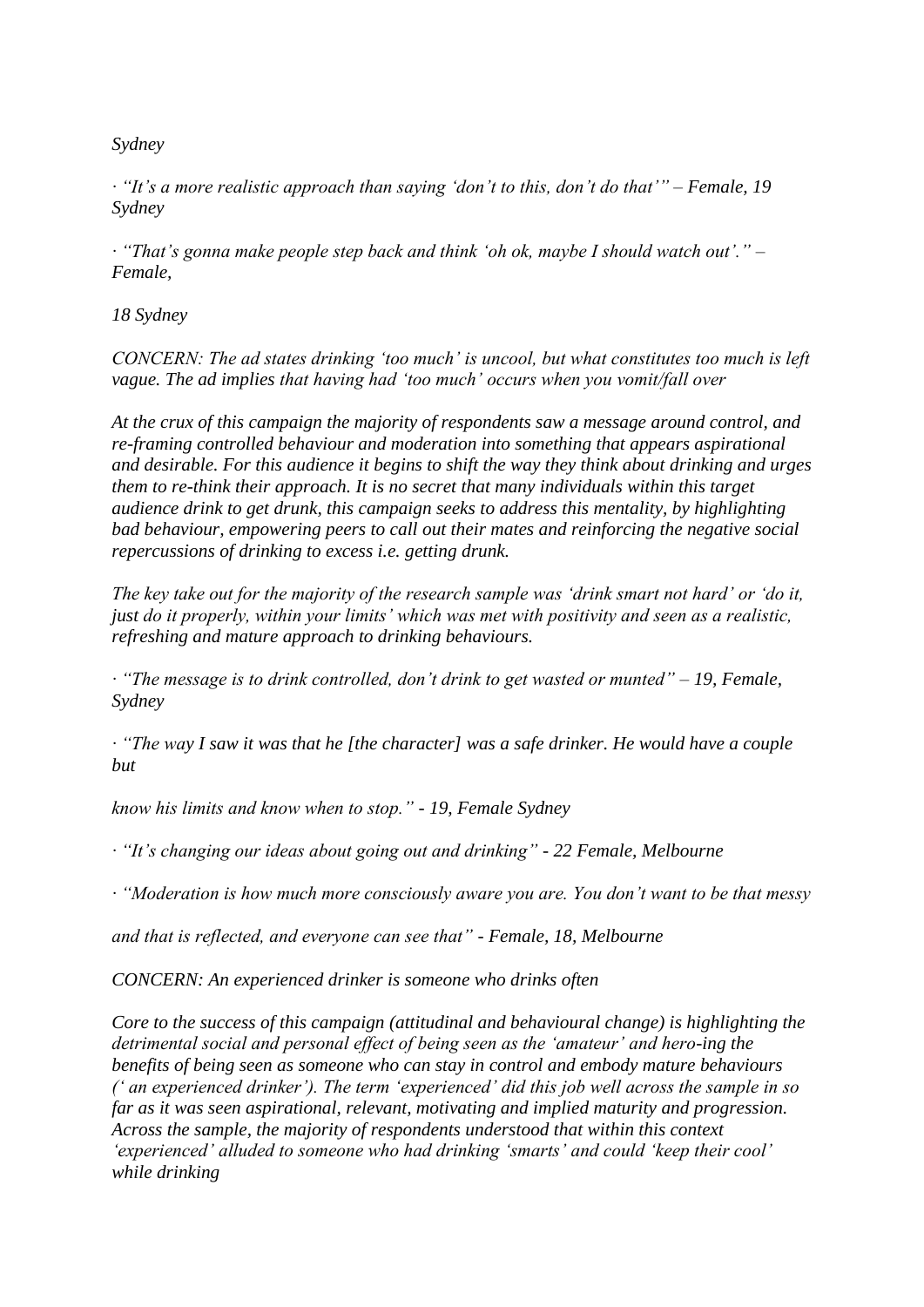*· "To me it reminds me of the wise old uncle that"s done it all before and he"s trying to help you* 

*along and not get that bad reputation... I"d listen to him." – 18, Female Regional NSW* 

*· "An amateur is someone who can"t handle their drinks... the opposite of a classy drinker" - 18,* 

*Female, Sydney* 

*· "If you"re a proper drinker you know when to stop. If you"re smart about it you know your limit"* 

*– 18, Female, Sydney* 

*However, there were a few respondents who felt the term "experienced" did imply someone who had drunk heavily for a long time and while they were a minority, this interpretation was raised within our sample.* 

*· "I don"t like the use of rookie because to me it feels like if you call someone a rookie at drinking* 

*they"re going to try to drink more, or more often, to become good at it; so that they are* 

*"excellent" drinkers." - 18, Female Regional, NSW* 

*· "Like I"d say a "good drinker" is someone who can drink a lot and can handle it, and can get* 

*pissed and not be that person..." – 18, Female Regional, NSW*

*Is there anything in the research to suggests that the campaign glamorises drinking?* 

*From the majority of our target audience, drinking in itself as a social act glamorised. Drinking for young adults is a rite of passage that promises the realisation of their "uber self", helps hone their brand me and suggests growing progression and maturity. What this campaign does is glamorise drinking in moderation, it reframes moderating your alcohol intake as something that is desirable and classy, while symbiotically highlighting the social pitfalls and risks of going "too far", crossing your limits and relinquishing control of your body and inhibitions through excess* 

*· "It highlights how undesirable it is when you don"t know your limits. If you are the one that is* 

*getting too drunk, you need to stop." – Female, 19, Melbourne* 

*· "That"s gonna make people step back and think "oh ok, maybe I should watch out"." – Female,*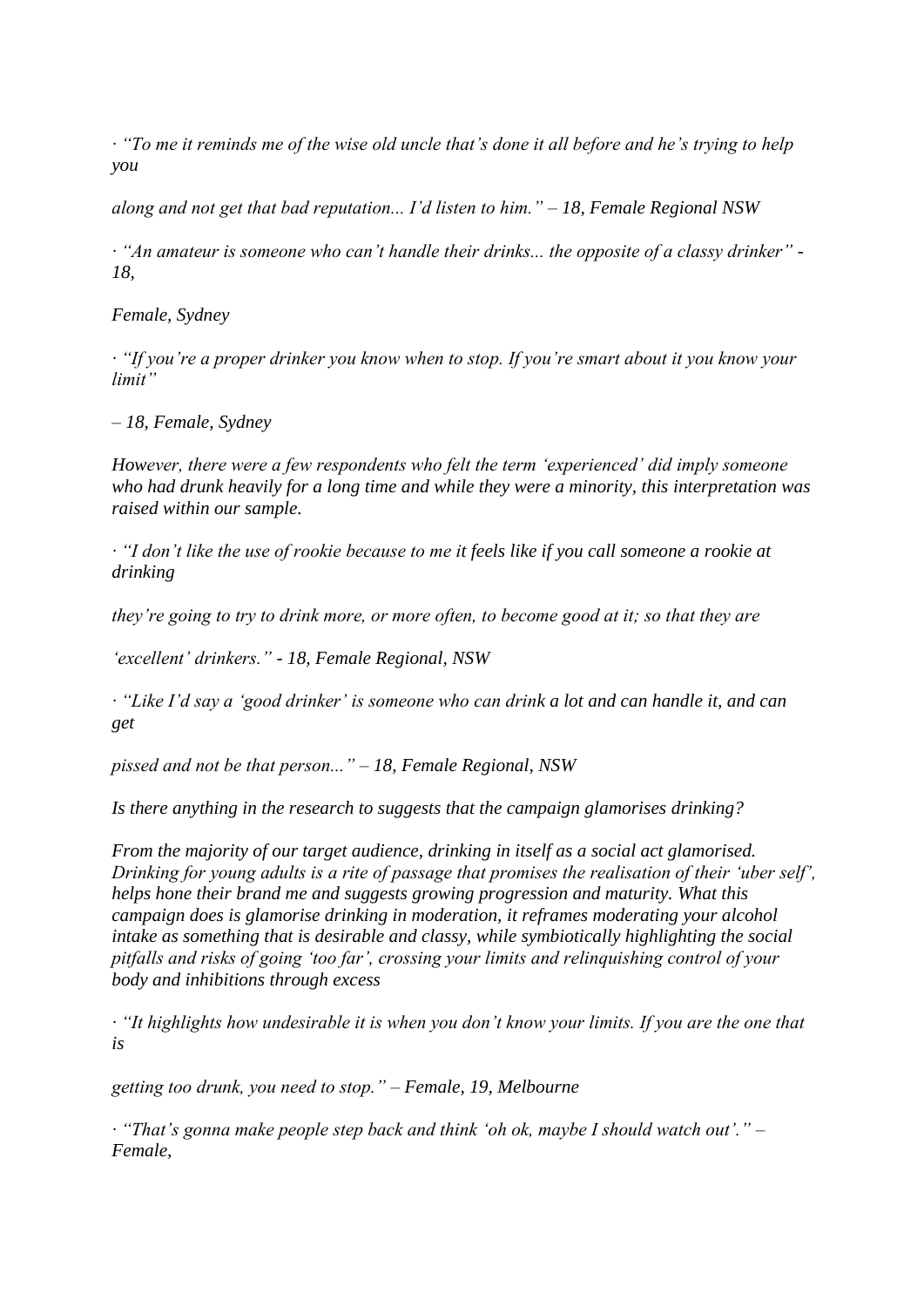*18, Syd*

*Campaign Results (as of 11th March):* 

*The results of the campaign in market have seen not only a huge uptake and extremely positive response. We have also seen an incredibly high level of comprehension.* 

*Campaign Uptake:* 

*Unique Facebook Impressions: 2.32 Million* 

*Total Video Views: 280,000* 

*Total Impressions: 7.77 million* 

*Viral Impressions: 3.95 million* 

*Overall Sentiment: 85% Positive 3% Negative 12% Neutral* 

*Campaign Sharability:* 

*Viral Impressions: 3,701,230* 

*Paid Impressions: 4,069,223* 

*Of the 7.77 million impressions content has appeared in a social Newsfeed, 48% of the time it has come as recommendation from a friend (Viral Impressions).* 

*Campaign Sentiment:* 

*Of Impressions Created on Social Media:* 

*Positive: 3,069,063* 

*Neutral: 495,965* 

*Negative: 67,252* 

*\*When someone shares or says something about this campaign, it is classed as positive (praises and understands the message), neutral (no opinion given) or negative (speaks against the campaign).*

## **THE DETERMINATION**

The Advertising Standards Board ("Board") considered whether this advertisement breaches Section 2 of the Advertiser Code of Ethics (the "Code").

The Board noted the complainant's concerns that the advertisement glorifies drinking alcohol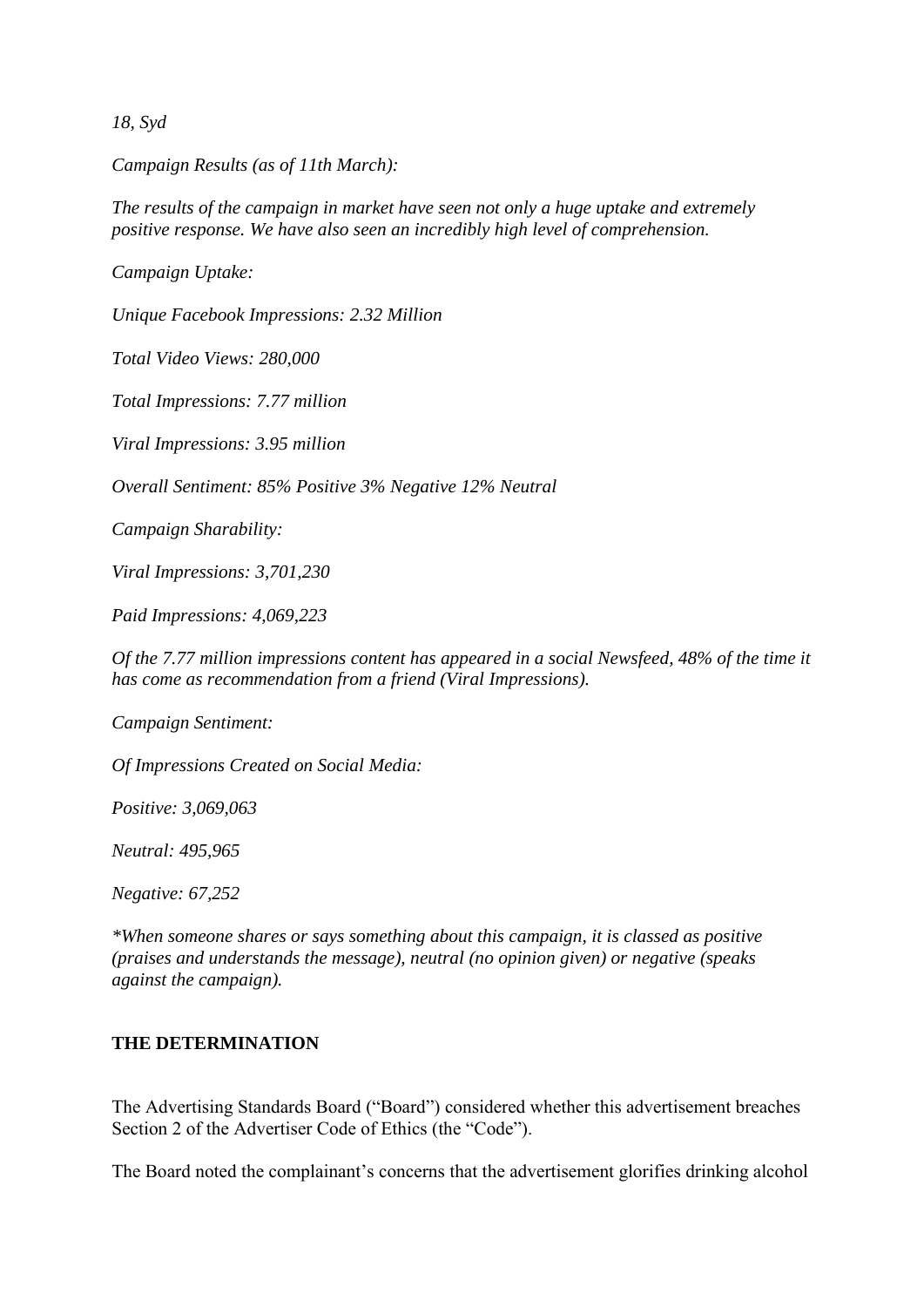which is against prevailing community standards.

The Board viewed the advertisement and noted the advertiser's response.

The Board considered Section 2.6 of the Code. Section 2.6 of the Code states: "Advertising or Marketing Communications shall not depict material contrary to Prevailing Community Standards on health and safety".

The Board noted that alcohol is a product which is legally allowed to be advertised. The Board noted that the advertisement depicts an animated man talking about "how to drink properly". The man is presented in a manner that makes him appear sophisticated and wellspoken and that the initial scenes are reminiscent of a James Bond style approach.

The Board noted that the style of advertisement is vastly different to other advertisements trying to deliver the same important community message regarding excessive drinking and the abuse of alcohol. The Board noted that the advertisement was an internet advertisement designed to reach the target market of young adults aged 18-24 who would relate to the scenarios presented in the advertisement.

The Board noted that the beginning of the advertisement refers to the fact that to drink properly there is a way to do it and a way not to do it. The advertisement then shows various scenes that depict characters drinking as the voiceover highlights when they have had enough to drink and the consequence of them drinking beyond that point.

Some members of the Board were concerned that the advertisement did not clarify what the meaning of "drinking properly" means and that some viewers may find the message being delivered too subtle to understand. The Board agreed however, that the intention of the advertisement was to encourage drinkers to be aware of their own limits and to be familiar with the consequences of drinking excessively.

The Board noted that it had previously dismissed an advertisement for the same advertiser (ref: 0274/08) where the advertisement showed the relationship between adults drinking and the affect this has on children.

In the above matter, the Board noted that "the advertisement was a clever form of social messaging because it struck a nerve in many members of the community - that of the vulnerability of children in response to the unspoken messages they receive from adults about consuming excessive alcohol - because they could see their own actions mirrored in this advertisement".

Consistent with the above decision, the Board considered that the current advertisement depicted scenes that young adults would relate to and that the light-hearted approach did not undermine the importance of the message but rather provided age appropriate messaging to draw the attention of the intended audience.

The Board considered that the advertisement does not depict or encourage the excess consumption of alcohol and does not depict any material contrary to Prevailing Community Standards on the safe consumption of alcohol.

The Board determined that the advertisement did not breach Section 2.6 of the Code.